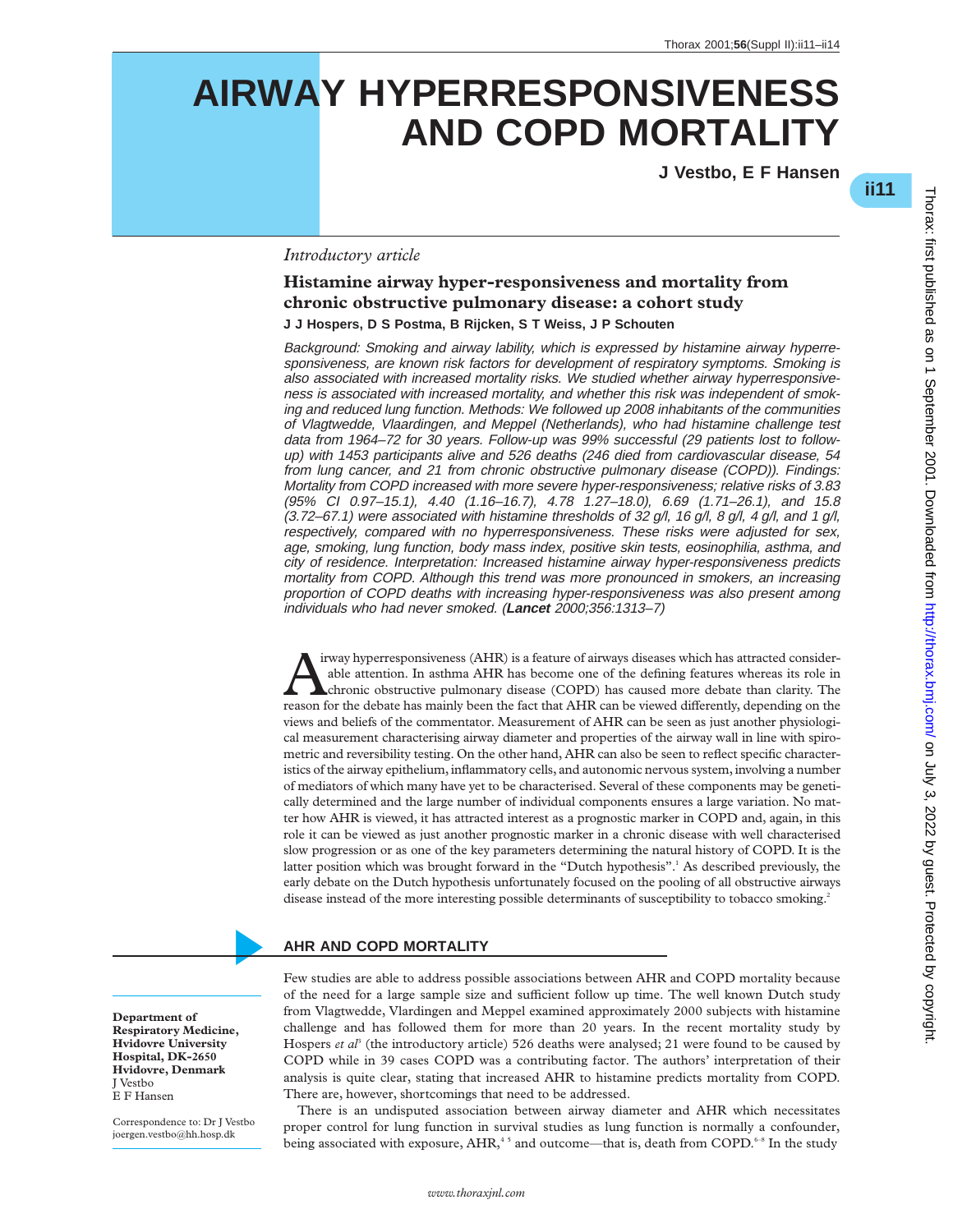**ii12**\*



Figure 1 Percentage of deaths with COPD as primary or secondary diagnosis according to the histamine threshold in light, heavy, and never smokers. Modified from Hospers et al<sup>3</sup> with permission.

by Hospers *et al*<sup>3</sup> lung function is included in the analysis as percentage predicted forced expiratory volume in one second (FEV<sub>1</sub>) is categorised as  $>100\%$ , 80-100%, and <80%. These categories are not sufficient to control for lung function. The <80% category seems very wide, and AHR is bound to vary significantly within this group because of the vast differences in airways calibre. The argument by the authors that the stratification of  $FEV<sub>1</sub>$  into these three categories reduced the risk associated with AHR only indicates that some—but not necessarily sufficient—control was obtained. This point may seem trivial, but the most important scientific exercise when addressing a new predictor of mortality should be to determine if the association between the new predictor and mortality can be reduced to an insignificant level by already established predictors.

Another issue is the relationship between smoking and AHR in the natural history of COPD. The authors avoid reference to the Dutch hypothesis and thus avoid using AHR as a marker of susceptibility to tobacco smoke. Instead, they position AHR as a measure in its own right. There is, nevertheless, an interaction between smoking and AHR, as the risk of dying from COPD increases in both light and heavy smokers with increasing AHR, as shown in the introductory article<sup>3</sup> and summarised in fig 1. An interaction between smoking and AHR has so far only been shown in the Lung Health Study<sup>9</sup> and, to our knowledge, this is the first time a strong interaction between smoking and AHR has been demonstrated. It should therefore probably have been given greater emphasis. However, a few deaths were registered among never smokers, all of which occurred in subjects with at least some reactivity and in three of five subjects with a histamine threshold of 4 g/l or less. Most clinicians will ask why these hyperresponsive never smokers who died of COPD are not simply patients with asthma? This possibility is not mentioned in the paper although a proportion of asthmatic subjects develop irreversible airflow limitation $10^{-12}$  and have a higher risk of dying with a diagnosis of COPD on the death certificate.<sup>13</sup> This probably reflects the inadequacy of correct asthma diagnosis in previous times. We feel confident that such patients would today be given a treatment trial of, for example, four weeks of inhaled corticosteroids which would reveal asthma.

#### **Predictors of overall mortality**

In the study by Hospers *et al<sup>3</sup>* AHR was also, to some extent, a predictor of overall mortality and, from the numbers in their paper, it does not seem to be entirely due to the limited number of deaths from COPD. The association with overall mortality has also been observed for other parameters with a clear relation to pulmonary disease, most notably lung function. The association between lung function and survival basically reflects the background to the introduction of spirometric testing by Hutchison in 1846.<sup>14</sup> Both forced vital capacity (FVC) and FEV<sub>1</sub> have a strong predictive value on overall mortality and this prompted Cohen to suggest in 1978 that lung function was the common feature denoting susceptibility to smoking, not just on the lungs and the airways but on the whole organism.<sup>15</sup> The association is, however, also seen with other features of pulmonary disease—for example, chronic hypersecretion of mucus was shown to be associated with overall mortality in one study<sup>16</sup> but not in others.<sup>17</sup><sup>18</sup>

In the Vlagtwedde-Vlaardingen study both eosinophilia and a positive skin prick test were found to be associated with overall mortality, although the association with the skin prick test was only found in those with decreased lung function.<sup>19</sup> An important reason for this was the association between the two indices and cardiovascular mortality, where an interaction with reduced lung function was found.<sup>20</sup>

This raises the question whether an effect on overall mortality is merely due to a "spill over" of predictive value from specific causes of death or whether the significant predictors can be viewed as markers of susceptibility. In geriatric medicine the term "frailty" is often used, $21$   $22$  and it may be worthwhile to ask if all these parameters associated with overall mortality are markers of universal frailty. Statistical methods cannot provide much help in this respect. Estimates of the effects on overall mortality in long term epidemiological studies with a large number of outcomes may be good, but our measures of the association with cause-specific mortality are often determined with such uncertainty that the precise associations can be difficult, if not impossible, to determine. Instead, we must rely on more basic science to disentangle the mechanisms responsible for such broad terms as "susceptibility" or "universal frailty" and then determine the role of non-specific measures from respiratory medicine.

#### **Bronchodilator reversibility as a marker of AHR**

As AHR is a feature of obstructive airways disease, so is the responsiveness to a bronchodilator. In general, the responses to a bronchoconstrictor and to a bronchodilator have been considered to reflect the same underlying physiological abnormality, and it has been assumed that the two measures are highly correlated. Thus, provocation challenges have often been replaced with bronchodilator tests, especially in severe airways obstruction where provocation tests are contraindicated. Reversibility testing has also been preferred to provocation challenge because of its simplicity and lack of discomfort to the patient.

The interchangeability of the two measures has, however, been disputed, based on studies demonstrating that the response to a bronchodilator and to a bronchoconstrictor is not always highly correlated, and on studies which have shown that the two measures do not contribute identically in predicting the outcome in obstructive airways disease.

It is evident that correlations will depend on the population under study. Benson<sup>23</sup> found a good correlation (*r* = 0.83) between the response to histamine and the response to isoprenaline in 19 patients with airways obstruction of mixed aetiology. Likewise, in a study of 57 subjects with chronic bronchitis and no asthma, Campbell *et al*<sup>24</sup> found the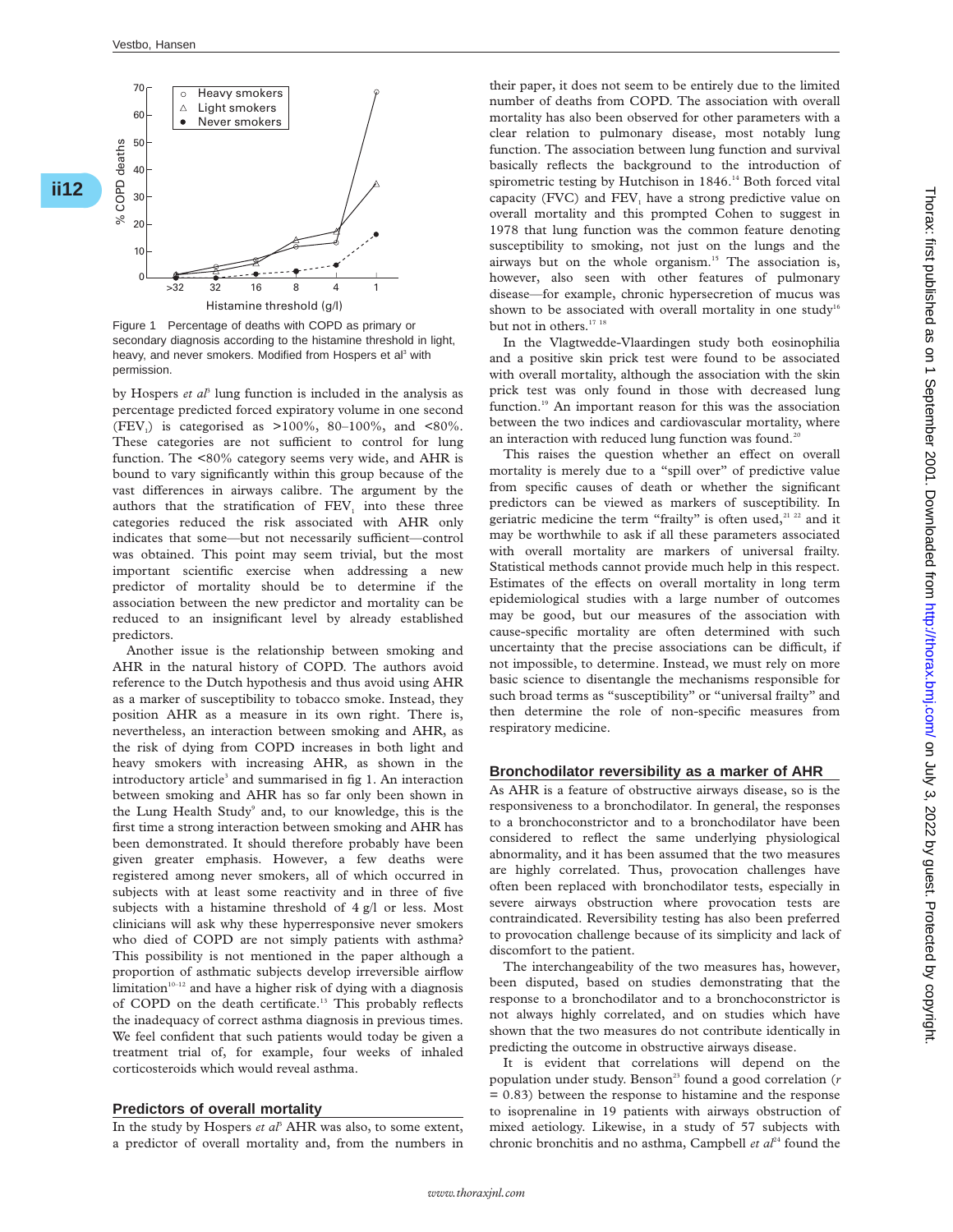# Learning points

- $\triangleright$  Airway hyperresponsiveness is a predictor of mortality in COPD.
- It is unclear which pathological features are reflected by airway hyperresponsiveness in COPD.
- $\triangleright$  As in asthma, the response to bronchoconstrictors and bronchodilators reflects different characteristics of the airways in COPD.
- $\triangleright$  The response to bronchodilators has little if any prognostic value in COPD.

response to a bronchodilator and to methacholine to be significantly related and the two responses were interchangeable as predictors in the multivariate analyses of the decline in ventilatory function.<sup>24</sup> However, in a population based study Douma et al<sup>25</sup> found no correlation between the response to histamine and the response to terbutaline in 101 subjects of whom 39 had airways obstruction. Furthermore, only the bronchoconstrictor response was associated with the prevalence of respiratory symptoms while the bronchodilator response was not. The interpretation of these results is complicated by the well known fact that both the bronchoconstrictor and the bronchodilator responses are associated with the initial FEV<sub>1</sub>. Thus, in this study there was a weak but significant correlation between the response to histamine and the response to terbutaline if reversibility was measured relative to baseline FEV<sub>1</sub>, but this correlation disappeared if reversibility was measured relative to the predicted FEV.

Studies of reversibility as a predictor of the decline in FEV<sub>1</sub> have also yielded conflicting results. Two small studies of subjects with COPD found that a high degree of reversibility was associated with a more rapid decline in  $FEV_1$ , even after controlling for baseline  $FEV_1$ <sup>24 26</sup> Similar results were found in a population based study by Vollmer *et al* in which subjects who were responsive to isoproterenol, but without manifest clinical disease, were found to have a greater decline in FEV<sub>1</sub> than non-responsive subjects.<sup>27</sup> In contrast to these findings, a large study of 985 patients with COPD by Anthonisen *et al*<sup>28</sup> and a study of 81 patients by Postma *et al*<sup>29</sup> showed that a high degree of reversibility predicted a more favourable outcome in terms of the decline in lung function.

There are several possible reasons for the discrepancy between these studies. Firstly, as recognised by all those who work in the field of respiratory epidemiology, there are considerable methodological problems in analysing longitudinal changes in FEV<sub>1</sub>. These problems have been fully discussed in many papers and we will only emphasise that an association between the annual change in FEV<sub>1</sub> and the bronchodilator response might be merely an autocorrelation as postbronchodilator FEV<sub>1</sub> is contained in both parameters. This was also recognised by Anthonisen *et*  $al^{28}$  who attempted to avoid this problem by not using baseline data in calculating the annual change in  $FEV<sub>1</sub>$ . Secondly, it has been suggested that regular treatment with bronchodilators is a prerequisite for a beneficial effect on reversibility as such treatment was used in these positive studies.<sup>28 29</sup> However, the Lung Health Study found that regular treatment with a bronchodilator had no effect on the decline in  $FEV<sub>1</sub>$ .<sup>30</sup> Finally, a beneficial effect of reversibility may be in line with the observations of Burrows *et al*<sup>31</sup> who showed that patients with an "asthmatic type" of COPD had a smaller decline in FEV<sub>1</sub> and a better survival than patients with an emphysematous type of COPD. Thus, reversibility

could be a marker associated with a more benign course of COPD. This hypothesis, however, has not gained support from most other survival studies.

The studies on reversibility in relation to survival have provided more uniform results than studies on the decline in FEV<sub>1</sub>. The study by Anthonisen *et al*<sup>28</sup> showed that reversibility to a bronchodilator was a positive prognostic factor in relation to survival as long as adjustment was made only for prebronchodilator FEV<sub>1</sub>. However, if postbronchodilator  $FEV<sub>1</sub>$  was used, the reversibility became non-predictive. Similar results were found in a study by Hansen *et al*<sup>32</sup> of reversibility to corticosteroids in 1095 patients with COPD and 491 with asthma where both bronchodilator and corticosteroid reversibility were found to be unimportant for survival if maximal FEV<sub>1</sub> was controlled for. Postma *et al*<sup>33</sup> argued that survival prediction improved if reversibility was expressed relative to the difference between predicted and baseline FEV<sub>1</sub>, in which case reversibility was still significant after controlling for postbronchodilator FEV<sub>1</sub>. However, this has not been confirmed in other studies.

Thus, the importance of reversibility as a risk factor in populations and groups of patients with airflow obstruction is far from clear. It is reasonable to assume that pronounced reversibility in an epidemiological context is a marker of AHR and a subsequent rapid decline in  $FEV<sub>1</sub>$ , as demonstrated by Vollmer *et al* . <sup>27</sup> In patients with established COPD it is not clear whether reversibility has a negative influence on the decline in  $FEV<sub>1</sub>$  (acting as a proxy for  $AHR$ ) or a positive influence (acting as a marker of more benign and treatable disease). The methodological problems are immense, and the most convincing results come from the large study by Anthonisen et al<sup>28</sup> which favoured a positive influence of reversibility. However, in relation to survival in COPD, there seems to be no general effect of reversibility per se, and it seems reasonable to conclude that reversibility does not have an important role if smoking and maximal lung function are accounted for. AHR and reversibility are therefore not interchangeable as prognostic markers as AHR has consistently been shown to be a marker of poor prognosis, independent of whether the outcome is  $FEV<sub>1</sub>$  or decline in  $FEV<sub>1</sub><sup>2</sup>$  or mortality.<sup>3</sup>

#### **AHR in COPD**

What, then, does the presence of AHR in COPD indicate? The answer at present is that we simply do not know. Although we may have increasing evidence from respiratory epidemiology for the role of AHR as a risk factor for COPD, we still do not have a full explanation for this. To date, only a few small studies have been performed in the field of AHR and inflammatory markers in COPD. No overwhelming associations have appeared and, furthermore, the interpretation of the results is hampered by the eternal problem of distinguishing asthma from COPD. However, one

\***ii13**